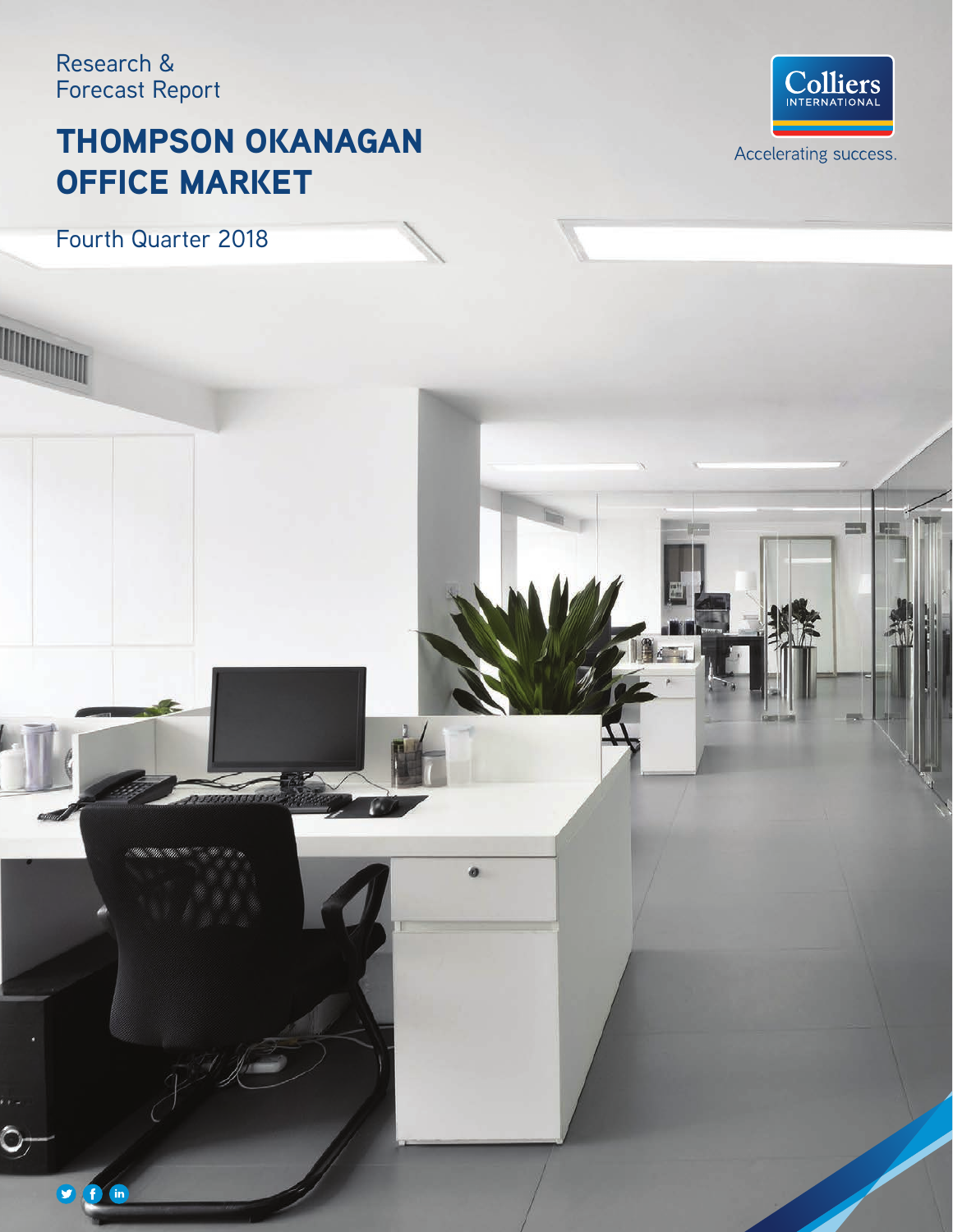# Table of Contents

### Market Summaries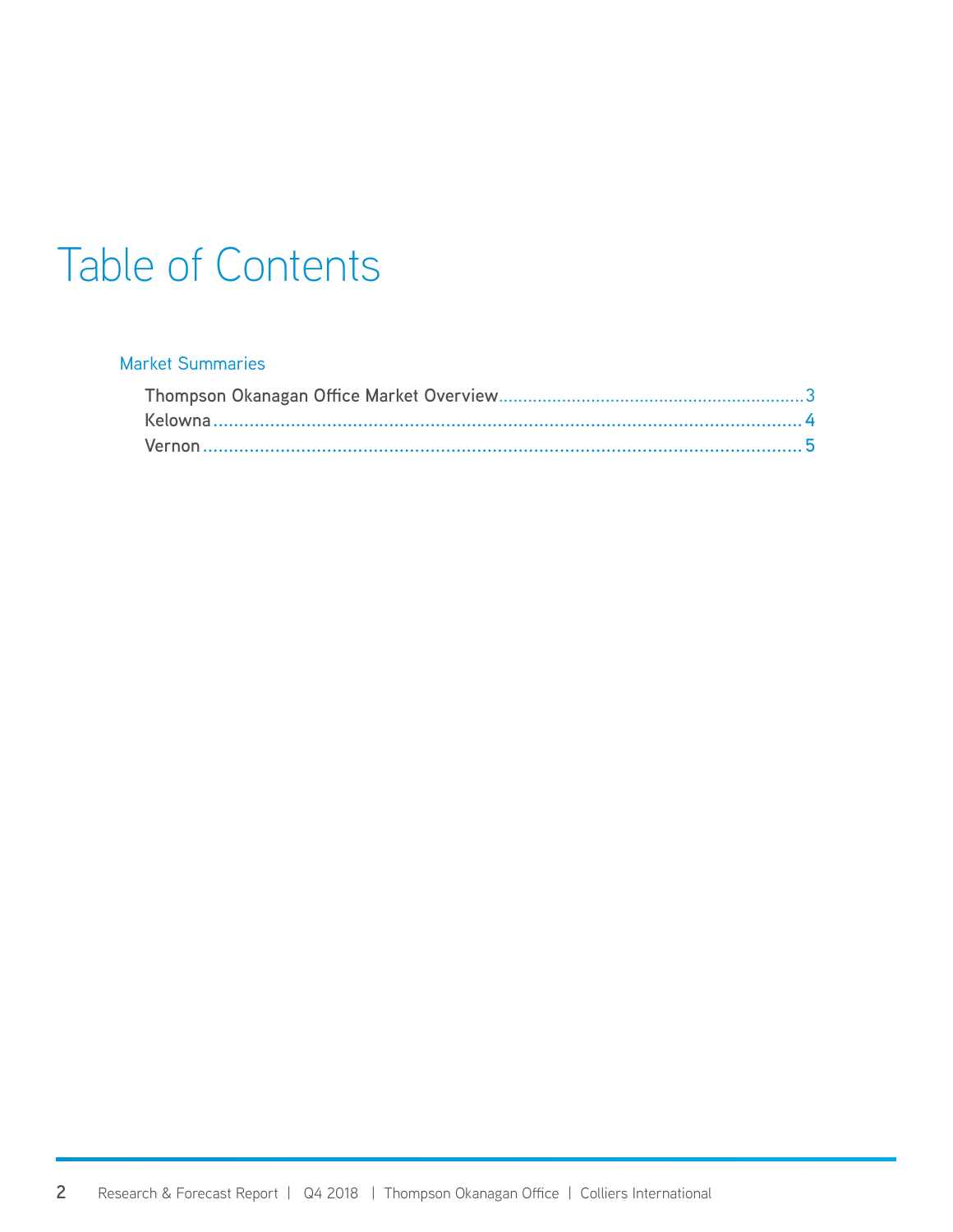## Thompson Okanagan Office Market

#### **Overview**

The Thompson Okanagan office market experienced another drop in the vacancy rate for the third consecutive quarter reaching 4.5% in the fourth quarter of 2018 from 6.1% in the second quarter of 2018 as a result of significant leasing activity in the Kelowna marketplace. In response to the drop in the vacancy rate, the average net asking rent for the region has increased slightly this quarter, reaching \$16.65 in Q4 2018 from \$16.35 in Q2 2018.

#### New Construction

While no new product was delivered to the Kelowna marketplace during the last six months, nearly 61,000 square feet of new office space is currently under construction, most of which will be delivered in the South Pandosy neighbourhood. In addition, there is just over 315,000 square feet planned for development, including a new office development at 1955 Enterprise Way, which will feature 2,690 square feet of ground floor retail space and 29,900 square feet of office space. New office construction in Vernon continues to be focused on owner-user and build-to-suit developments, including the recently completed office building for VSL Computers (1,900 square feet), new facilities currently under construction for the Healing Garden (3,154 square feet) and a proposed development for Pleasant Valley Dental Clinic (4,359 square feet).



#### Historical Office Vacancy & Average Lease Rates



Rendering of 1955 Enterprise Way

#### **Vacancy**

It was an active year for leasing activity in Kelowna, with nearly 180,000 square feet of inventory absorbed in the market. A significant amount of this had been long-standing vacancies in the Landmark Centre, McIntosh Centre, Innovation Centre and former Interior Health space on Kirschner Road. As a result, we have seen the vacancy rate drop 2.0% since Q2 2018 and 4.3% since the end of 2017, reaching 4.8% in the fourth quarter of 2018. In Vernon, the vacancy rate is now sitting below its 2-year average of 3.6%, reaching 3.3% at the end of 2018 from 4.0% in the second quarter of 2018 as a result of few smaller lease deals completed during the previous six months.

#### Investment Market

The office investment market in the Thompson Okanagan remains slow but steady with a few transactions occurring in Kelowna during the last six months. Notably, Maple Reinders completed the disposition of their office building on Lougheed Road in November 2018 at a price of \$2.3 million. The property, which is currently underutilized, features a 7,860 square-foot office building on 1.04 acres with plans for an additional 18,200 square-foot office building. It is reported that the deal would include a 5-year leaseback with Maple Reinders, representing a 5.5% rate of return.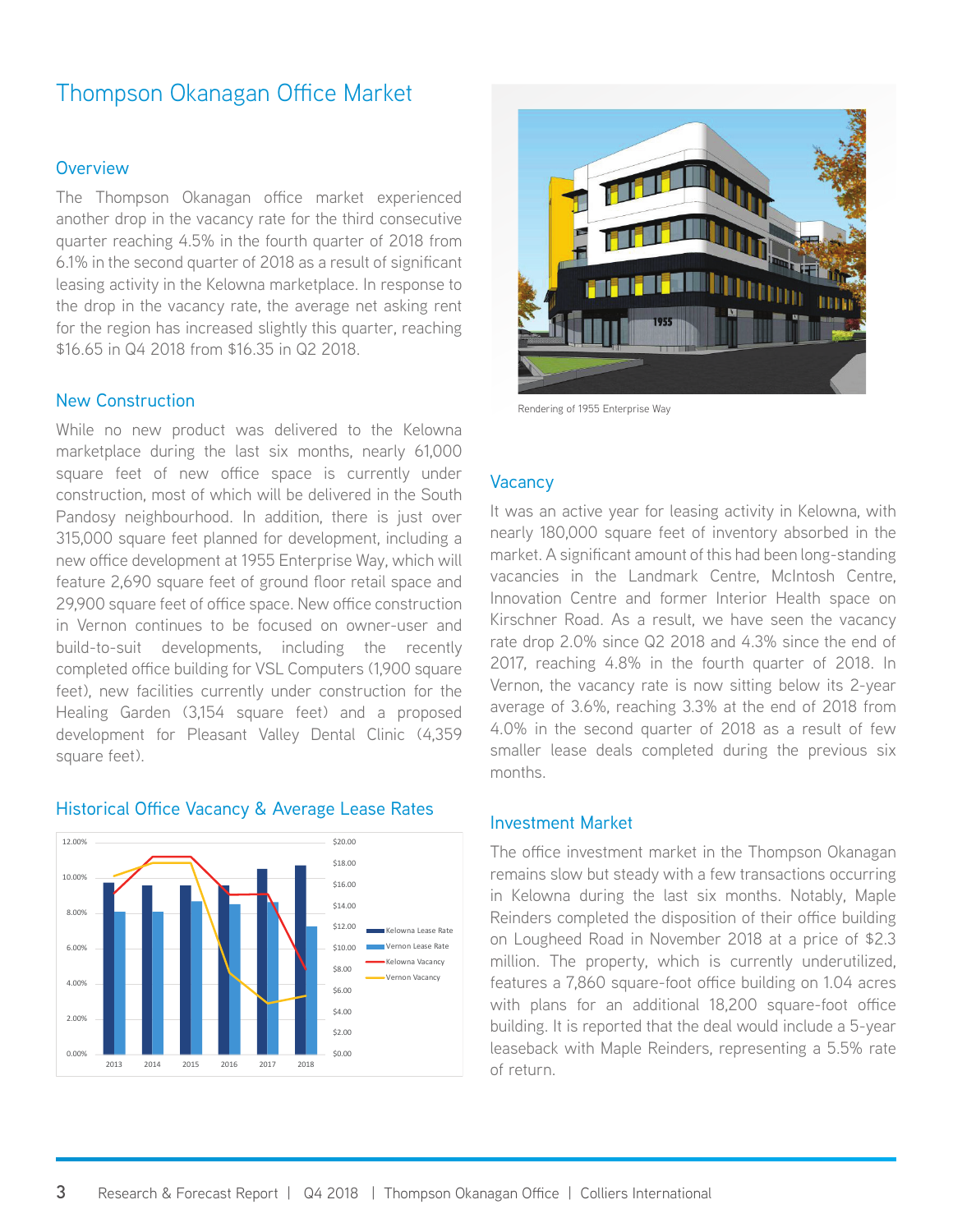## Kelowna Office Market

**The Kelowna office market experienced another drop in the vacancy rate for the third consecutive quarter, reaching 4.8% in the fourth quarter of 2018 from 6.8% in the second quarter of 2018. This drop can be mostly attributed to the lease up of a few larger Class A and B office vacancies in the market during the last six months, including the sublease of nearly 24,000 square feet in the former Interior Health space on Kirschner Road and just over 22,000 square feet by Spaces at the Innovation Centre in downtown Kelowna.**

#### **Highlights**

- > The largest sale transaction during the second half of 2018 was the purchase of 1629-1649 Pandosy Street by Welbec Properties for \$3.825 million. While the existing tenant, Vancouver Career College, continues to occupy the space, an application has been submitted to Kelowna City Council for this property to be considered as a potential retail store location for Original FARM Ltd., a licensed cannabis dispensary based out of Victoria, BC.
- > It is reported that Landmark Centre's vacancy rate is currently sitting just above 5%, which has triggered the launch of the muchanticipated Landmark 7. In late 2018, Al Stober Construction unveiled plans for its seventh office tower in the Landmark district which will feature 224,000 square feet of commercial space including ground floor retail and an 11,000 square-foot fifth-floor events centre.
- > The average lease rate increased to \$17.85 per square-foot at the end of 2018, reflecting a 2.5% increase over Q2 2018 and a 1.6% increase compared to one year ago. This increase primarily reflects the quality of office space being marketed for lease, with Class A office space commanding asking rates between \$18 and \$26 per square-foot.

| <b>Summary Statistics</b><br>04 2018 Kelowna Office Market | 2018 Q2     | 2018 Q4     | Trend     |
|------------------------------------------------------------|-------------|-------------|-----------|
| Office Inventory (SF)                                      | 3,830,295   | 3,830,295   | H         |
| Net Absorption (SF)                                        | 103,729     | 76,114      | ÷         |
| Vacant Space (SF)                                          | 261,411     | 185,297     | $\bullet$ |
| Vacancy Rate                                               | 6.8%        | 4.8%        | J         |
| Net Rent (Regional)                                        | $$10-$26$   | $$12-$26$   | $\bullet$ |
| Net Rent (Downtown)                                        | $$12 - $26$ | $$12 - $26$ | ۸         |
| Net Rent (Suburban)                                        | $$10-$25$   | $$12 - $26$ |           |
| Under Construction (SE)                                    | 57,482      | 57,482      | í٣        |
| New Supply (SF)                                            | 17,778      | 0           |           |



| l Notable Lease Transactions         |                                 |
|--------------------------------------|---------------------------------|
| <b>TENANT NAME - ADDRESS</b>         | <b>APPROXIMATE</b><br>SIZE (SF) |
| 1. Spaces - 460 Doyle Avenue         | 22.091                          |
| 2. Undisclosed - 1815 Kirschner Road | 23.914                          |

#### **Notable Sale Transactions**

| <b>ADDRESS</b>           | <b>PRICE</b> | <b>APPROXIMATE</b><br>SIZE (SF) |
|--------------------------|--------------|---------------------------------|
| 3. 1629 Pandosy Street   | \$3,825,000  | 11,053                          |
| 4. 2033 Gordon Drive     | \$1,506,000  | 6.951                           |
| 5. 2149 Springfield Road | \$1,215,000  | 3,400                           |
| 6. 225 Lougheed Road     | \$2,300,000  | 7,860                           |

#### **Notable Upcoming Supply**

| <b>ADDRESS</b>                                                | SIZE (SF) | <b>COMPLETION</b> |
|---------------------------------------------------------------|-----------|-------------------|
| A. 1193 St. Paul Street <sup>1,2</sup>                        | 26,330    | <b>TBA</b>        |
| B. 2755 Tutt Street <sup>1</sup>                              | 33,988    | Q3 2019           |
| C. The Shore<br>C. (3461 Lakeshore Road) <sup>1</sup>         | 21,000    | Q3 2019           |
| D. 1502 Sutherland Avenue <sup>1</sup>                        | 5.994     | 2019              |
| E. Landmark 7<br>E. (1640-1710 Dickson Avenue) <sup>1,2</sup> | 224,000   | Q2 2022           |
| F. 1955 Enterprise Way <sup>2</sup>                           | 28,560    | TRA               |

<sup>1</sup> Part of a new mixed-use building

2 Planned for development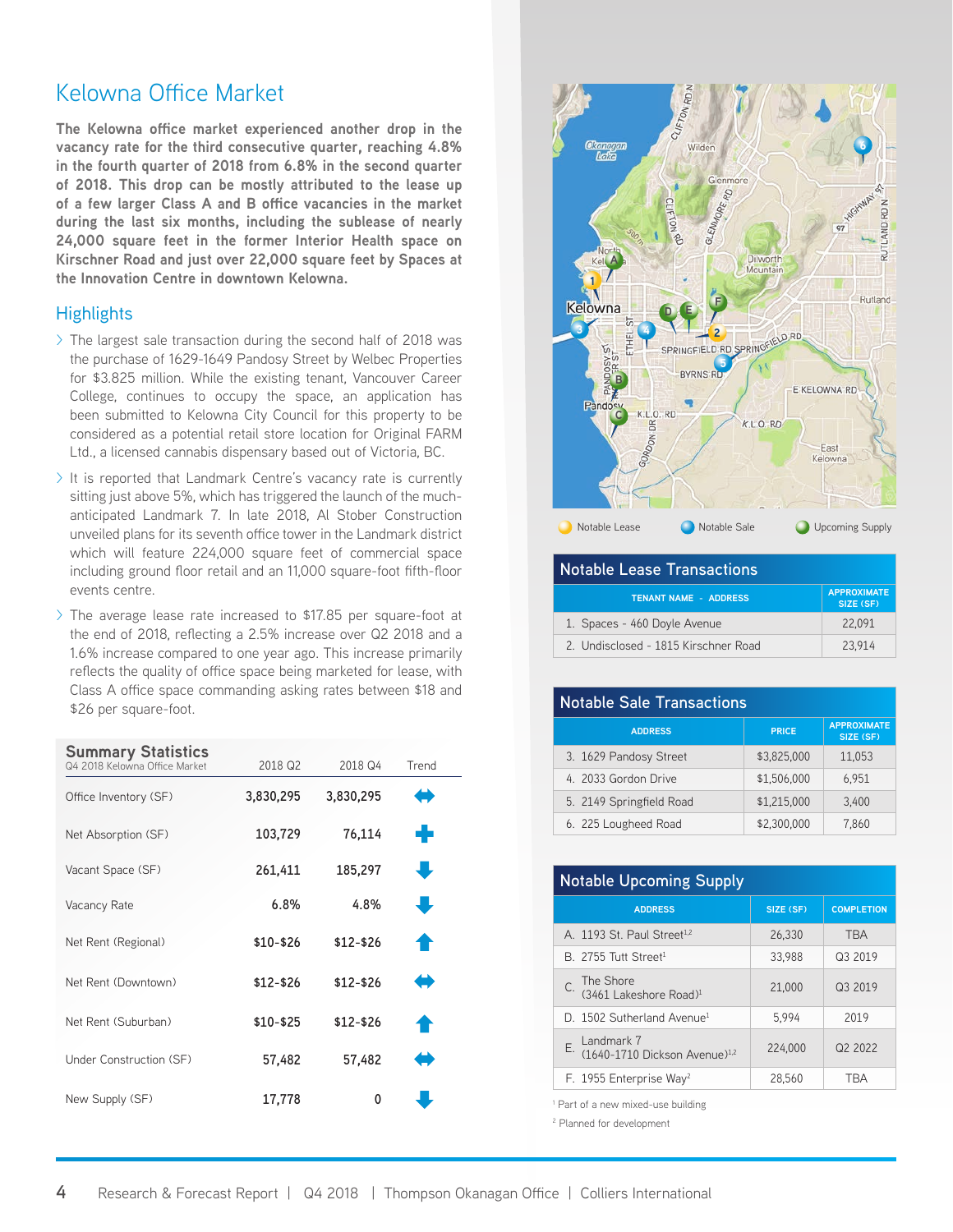## Vernon Office Market

**The Vernon office vacancy rate has consistently hovered between three and five percent for the past two years, with steady but slow activity in the market. The fourth quarter of 2018 saw a slight decrease in the vacancy rate to 3.3% from 4.0% in the second quarter of 2018, as just over 10,000 square feet of office space was absorbed by the market in the past six months.**

#### **Highlights**

- > A small amount of office space (7,973 square feet) is currently under construction in Vernon, including four ground floor strata units at The Hub, a mixed-use development that will also feature 57 residential units, and a new two-storey commercial building for the Healing Garden, a health and wellness spa. Both projects are expected to be delivered in early 2019.
- > The average net asking rent fell slightly this quarter reaching \$12.10 per square-foot from \$12.19 per square-foot in the second quarter of 2018. This drop primarily reflects a shift in the quality of office space being marketed for lease. Increases in Class B and C space available on the market have shifted average asking rents

| <b>Summary Statistics</b><br>Q4 2018 Vernon Office Market | 2018 Q <sub>2</sub> | 2018 Q4    | Trend |
|-----------------------------------------------------------|---------------------|------------|-------|
| Office Inventory (SF)                                     | 1,247,507           | 1,249,440  |       |
| Net Absorption (SF)                                       | (13, 713)           | 10,238     | ٠     |
| Vacant Space (SF)                                         | 49,960              | 41,655     |       |
| Vacancy Rate                                              | 4.0%                | 3.3%       |       |
| Net Rent (Regional)                                       | \$8.75-\$21         | $$8 - $21$ | H)    |
| Under Construction (SF)                                   | 6,752               | 7.973      |       |
| New Supply (SF)                                           | ŋ                   | 1,933      |       |



| <b>Notable Lease Transactions</b>              |                                 |  |
|------------------------------------------------|---------------------------------|--|
| <b>TENANT NAME - ADDRESS</b>                   | <b>APPROXIMATE</b><br>SIZE (SF) |  |
| 1. Ecora Engineering - 3309 31 Avenue          | 2.500                           |  |
| 2. Monashee Health Collective - 2802 30 Street | 2.111                           |  |

| <b>Notable Sale Transactions</b>                                       |              |                                 |
|------------------------------------------------------------------------|--------------|---------------------------------|
| <b>ADDRESS</b>                                                         | <b>PRICE</b> | <b>APPROXIMATE</b><br>SIZE (SF) |
| There were no significant sale transactions during the last six months |              |                                 |

*There were no significant sale transactions during the last six months in the Vernon market.*

#### **Notable Upcoming Supply**

| <b>ADDRESS</b>                                                       | SIZE (SF) | <b>COMPLETION</b> |
|----------------------------------------------------------------------|-----------|-------------------|
| A. The Hub $(3409 28$ Avenue) <sup>1</sup>                           | 4.819     | Q1 2019           |
| B. The Hamlets $(3050 29$ Avenue) <sup>1,2</sup>                     | 11.550    | TBA               |
| C. The Healing Garden<br>C. (3701 27 Street) <sup>2</sup>            | 3.154     | Q1 2019           |
| D. Pleasant Valley Dental Clinic<br>0. (3607 27 Street) <sup>2</sup> | 4.359     | TRA               |

<sup>1</sup> Part of a new mixed-use building

2 Planned for development